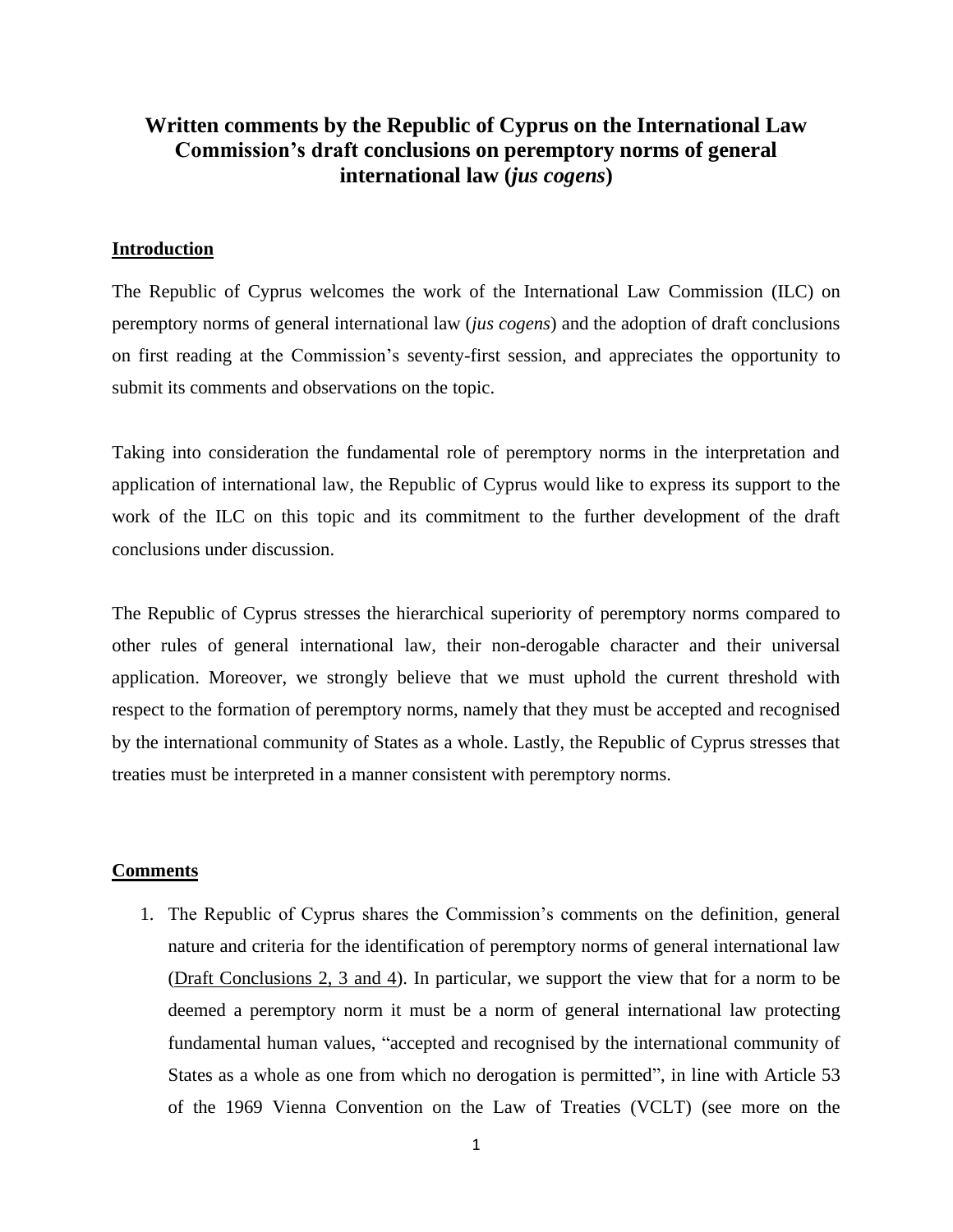threshold for recognition below in comment on Draft Conclusion 7). We underscore that peremptory norms are hierarchically superior to ordinary rules of international law, according to international and domestic case law, as well as State practice. Additionally, the Republic of Cyprus shares the view that peremptory norms are universally applicable, namely that they are binding on all subjects/users of international law, as elaborated in international and national jurisprudence.

- 2. With respect to Draft Conclusion 7 (International community of States as a whole), the Republic of Cyprus agrees that the main entities whose acceptance and recognition is relevant for the formation of peremptory norms of general international law are States, without disregarding the subsidiary role of other subjects/users of international law, such as international organisations. What is more, the Republic of Cyprus would like to emphasise its adherence to the position that for the surfacing of a peremptory norm of international law what is necessary is the "acceptance and recognition by the international community of States as a whole", namely "a very large majority of States" but not of all States. Irrespective of the pivotal role of State consent in international law, we strongly believe that the threshold for acceptance and recognition should remain as it stands and not to be lowered. Given the importance of the fundamental values peremptory norms intend to safeguard, we need to ensure that a handful of States would not be able to stymie the emergence of a peremptory norm of international law.
- 3. Bearing in mind that peremptory norms are hierarchically superior to ordinary rules of international law, universally applicable and non-derogable, the Republic of Cyprus supports the view that a State cannot be "persistent objector" to a peremptory norm (Draft Conclusion 14). Accepting the application of the "persistent objector" rule to peremptory norms would contradict and undermine the very essence of the latter concept and negate its constitutive elements.
- 4. In light of the hierarchical superiority of peremptory norms, the Republic of Cyprus shares the view that peremptory norms prevail over resolutions, decisions or other acts of international organisations (Draft Conclusion 16). What is also important is that the scope of draft Conclusion 16 is broad enough to encompass acts of the Security Council. This